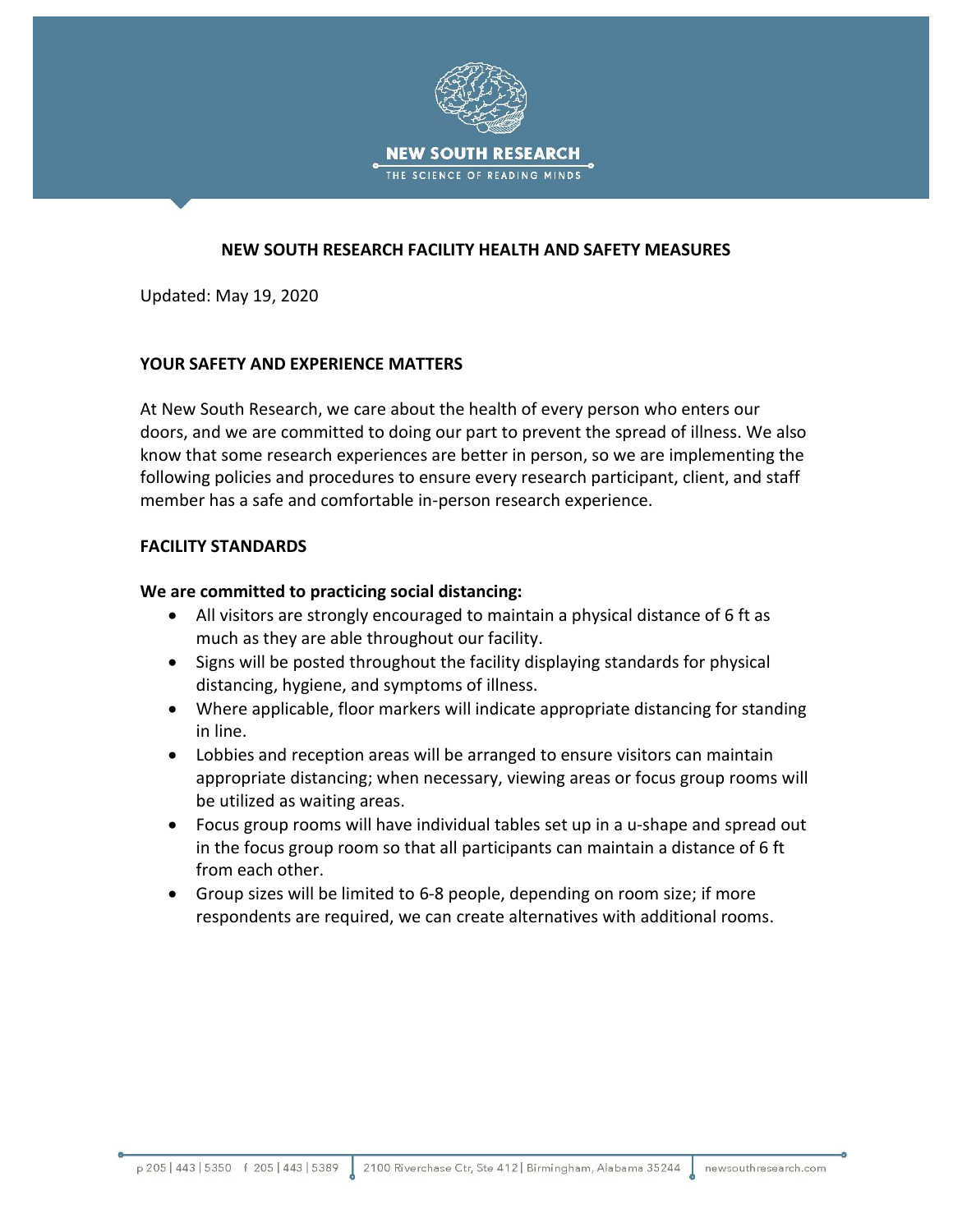

### **FACILITY STANDARDS, CONTINUED**

### **We are committed to keeping our facilities clean:**

- Focus group start times will be staggered to allow for cleaning of all surfaces between groups, focusing on high-touch areas such as chairs, tables, door handles, and any devices used (in cases where devices are required for the research). During the groups, hosts will clean waiting areas, and hosts will wipe down the focus group rooms between groups.
- Hand sanitizer, tissues, and disinfectant wipes will be available throughout the facility.
- Fabric chairs will be replaced with vinyl chairs.
- Notepads will be replaced with loose-leaf notepaper that will be replaced for every group.
- Pens will not be reused, and visitors will be encouraged to bring their own writing utensil.
- Magazines and other paper materials have been removed from waiting areas and client viewing rooms.

# **We are committed to safe food handling:**

- Gloved hosts will distribute water bottles and individually wrapped snacks to respondents at the start of each focus group.
- Individual meals will be served as delivered. When studies require food to be served to participants, boxed meals will be provided.
- All utensils and dishware will be disposable.
- Communal candy dishes and snack mixes have been removed from the facility and have been replaced with individually wrapped snacks.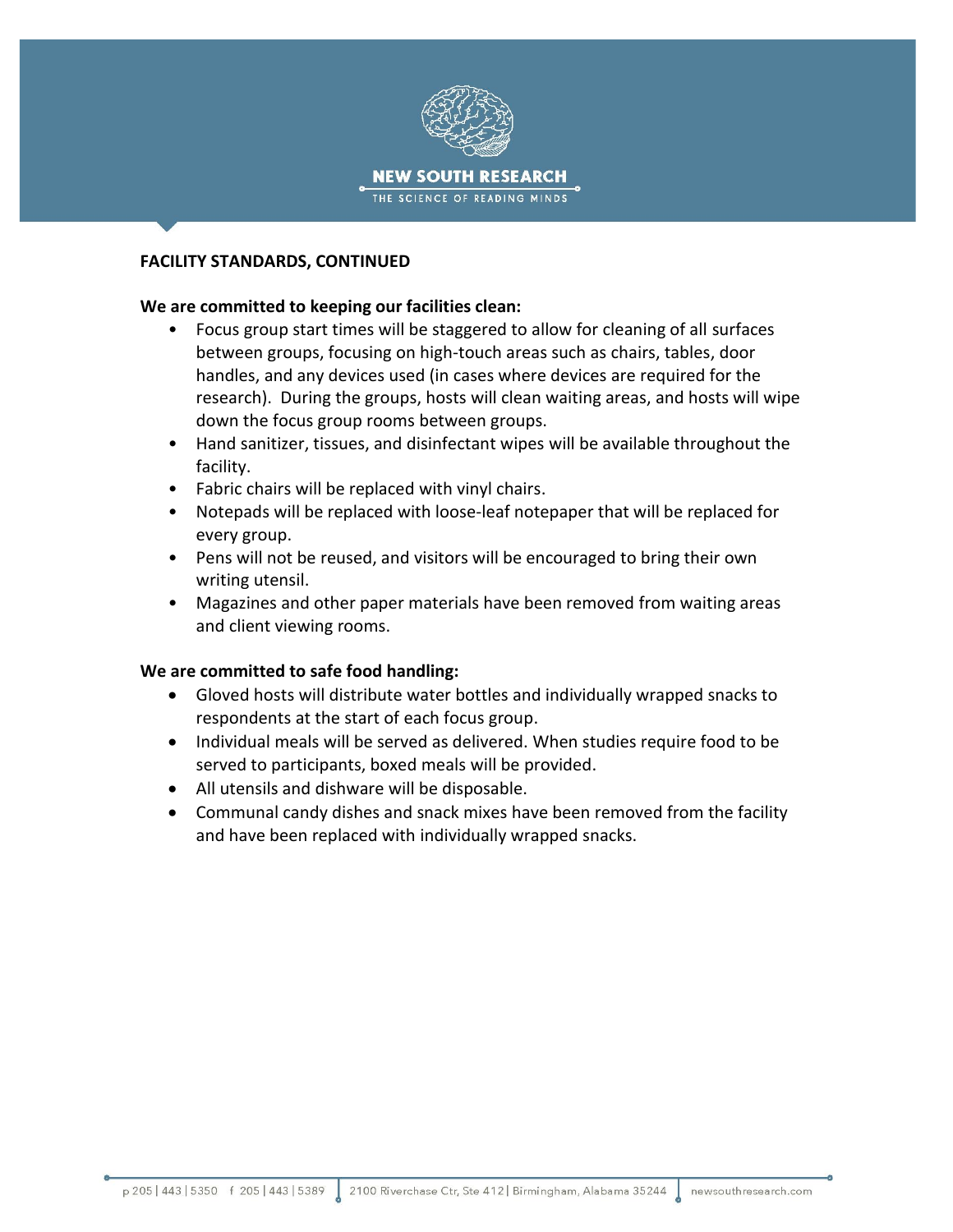

#### **PEOPLE ON SITE**

### **We are committed the health of every person entering our facilities:**

- A sign will be posted on external doors indicating that temperatures of staff, clients, and respondents will be checked prior to entry into the building. If anyone entering our facilities has a temperature above 99.6, they will not be allowed to enter. If anyone feels ill, has any symptoms of illness, or has been exposed to COVID-19, they will not be allowed to enter.
- A mask will be required upon entry and in common areas. We will encourage staff, clients, and respondents to bring their own mask and masks will be available to those who do not have one.

### **We are requiring the following of our staff:**

- Staff will follow 6 ft physical distancing guidelines.
- Staff will practice regular and thorough handwashing.
- Staff and hosts will be required to wear masks and gloves when interacting with any people or any surfaces in common areas and focus group rooms.

# **We request cooperation from RESPONDENTS with the following:**

- Prior to the groups, respondents will be sent 1) a list of health practices that will be encouraged while on-site at the facility and 2) a liability waiver to be returned electronically or brought with them.
- Respondents will be pre-screened for exposure to COVID-19 and potential symptoms of illness, and any respondents not recruited by NSR will be screened for exposure and symptoms of illness at check-in.
- Respondents will check in verbally and will not be required to physically sign in.
- While masks are required in common areas, respondents must be willing to remove their mask so they can be easily understood during the focus group discussion. If clients would prefer to have respondents wear masks during the discussion sessions, they should request this at the outset of the project.
- If respondents have a fever of 99.6 or above, have other symptoms of illness upon checking in, or have been exposed to the virus, they will not be paid if dismissed at this point.
- Respondents will be encouraged to bring and use their own writing utensil.
- Respondents who wish to wear gloves are encouraged to bring their own.